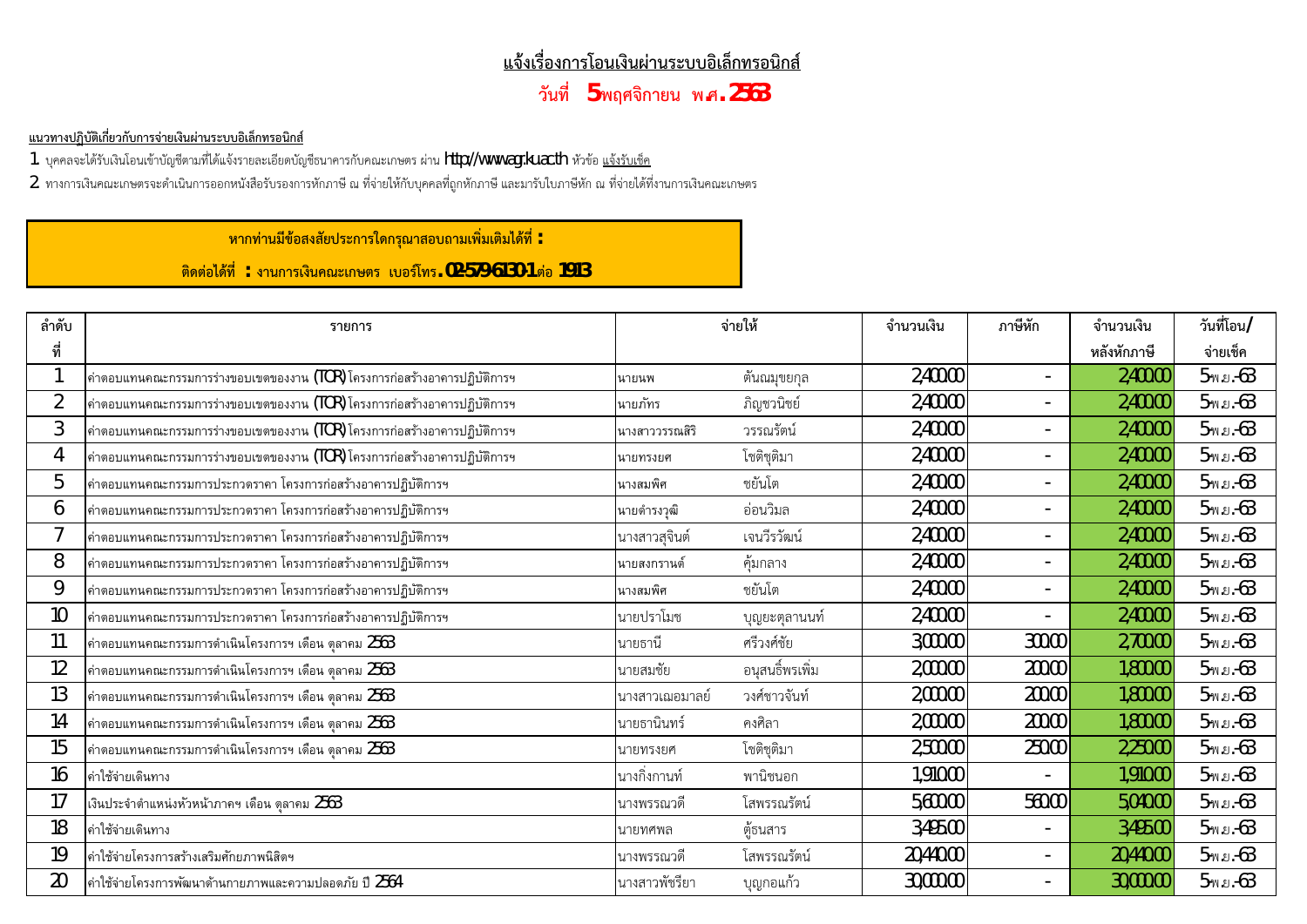| ลำดับ | รายการ                                                        | จ่ายให้                     | จำนวนเงิน  | ภาษีหัก | จำนวนเงิน   | วันที่โอน/     |
|-------|---------------------------------------------------------------|-----------------------------|------------|---------|-------------|----------------|
|       |                                                               |                             |            |         | หลังหักภาษี | จ่ายเช็ค       |
|       | ค่าใช้จ่ายโครงการพัฒนาและติดตามผลการดำเนินงานคณะเกษตร ปี 2564 | นางสาวพัชรียา<br>บุญกอแก้ว  | 20,000.00  |         | 20,000.00   | $5 - w.e. -63$ |
|       | ค่าใช้จ่ายโครงการฝึกงานเบื้องต้นนิสิตคณะเกษตร ปี 2564         | โชติชติมา<br>นายทรงยศ       | 300,000.00 |         | 300,000.00  | 5-พ.ย.-63      |
| 23    | ค่าใช้จ่ายโครงการจัดการความรัและการจัดการความเสี่ยงคณะเกษตร   | เรื่องรัศมี<br>นางสาวสจิตตา | 19,745.00  |         | 19,745.00   | $5 - w.e. -63$ |
| 24    | ค่าสอนพิเศษ                                                   | นิยมางกูล<br>นายสุรินทร์    | 4,800.00   |         | 4,800.00    | $5 - w.e. -63$ |
| 25    | ค่าใช้จ่ายโครงการพัฒนางานฐานข้อมูลเพื่อสนับสนุนภารกิจคณะเกษตร | นางสาวณัฏฐิณี<br>ทะนะแสง    | 20,000.00  |         | 20,000.00   | 5-พ.ย.-63      |
| 26    | ค่าจ้างเหมา เดือน ตุลาคม 2563                                 | <b>นางสมศรี</b><br>แสงสขใส  | 9,000.00   |         | 9,000.00    | 5-พ.ย.-63      |
|       |                                                               |                             |            |         |             |                |